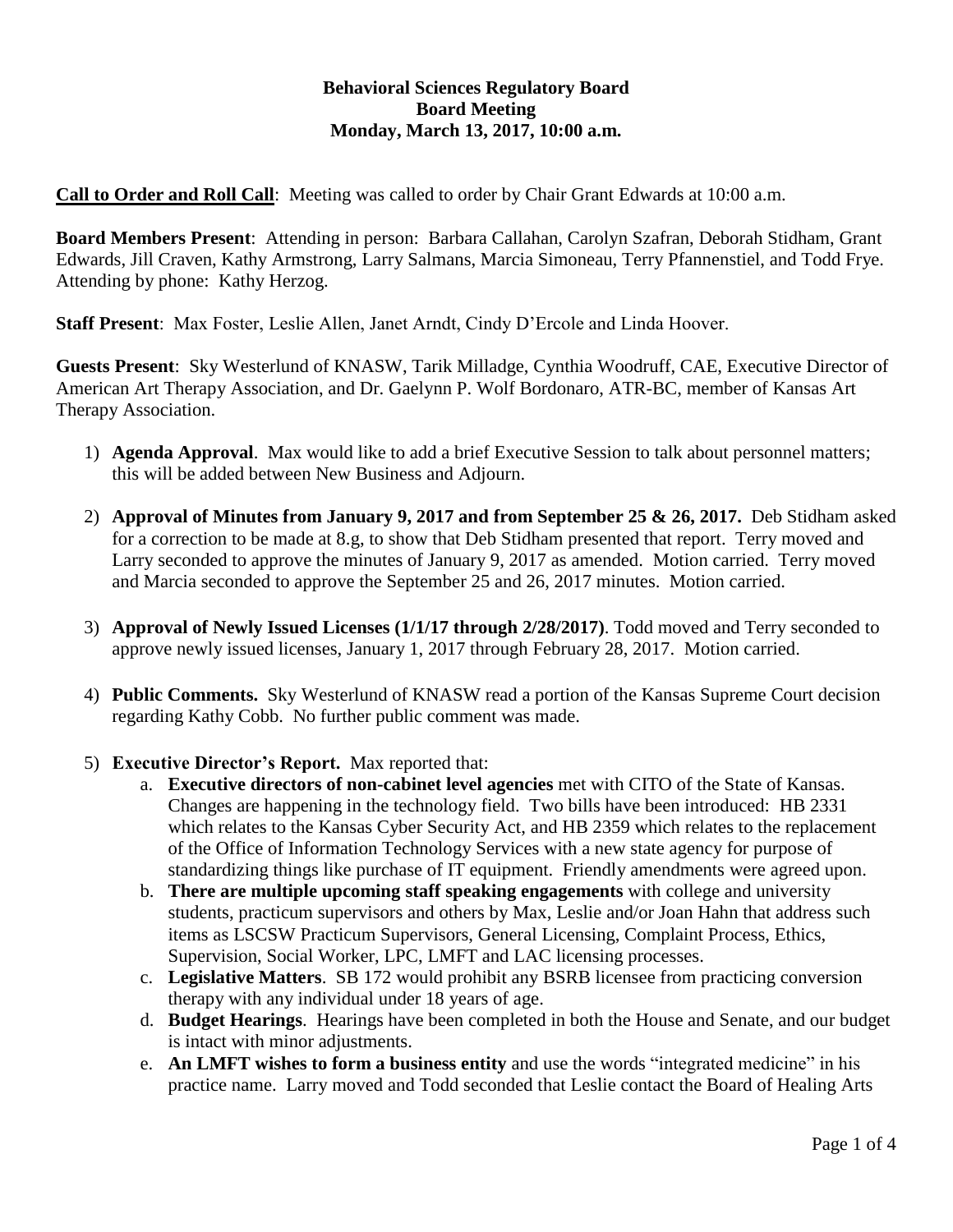(BOHA) to see if this violates any of their statutes. Discussion followed. Motion carried. Todd moved and Jill seconded to approve "integrated medicine" if BOHA has no objection. Roll call vote resulted in one "Yes" vote and ten "No" votes. Motion did not carry. "Integrated medicine" could be confusing and/or misleading to the patients.

f. **The annual autumn Out-of-Town meeting**. The Board asked staff to decide the location. The Board scheduled the event for Sunday and Monday, October 8 and 9, 2017.

## 6) **Staff Reports - None**

7) **Complaint Review Committee Report**. Terry reported that the CRC met on February 13, 2017. They reviewed 21 cases. They did diversions for six of those cases, one suspension of license, one emergency suspension of license which has been done, nine cases where the facts did not support a violation and were dismissed, and the CRC sent letters and one Subpoena to Appear. Terry said that Cindy continues to do a great job on this difficult task. Cindy remarked that there are more complaints now than when she hired for this job.

#### 8) **Professions Reports**

- a. **Psychology**. Barbara reported that the Psychology Advisory Committee met on January 17, 2017. The committee discussed the Kansas Administrative Procedures Act (KAPA) and the ongoing possibility of consolidation of regulatory boards that would likely result in one super board. The next scheduled meeting was set for April 17, 2017.
- b. **Social Work**.Carolyn reported that the Social Work Advisory Committee met on January 18, 2017. Work continues on developing the LSCSW Supervisory Manual. This group typically meets every other week and the team is doing a great job putting the manual together. There was discussion about what to do when a clinical supervisor's attestation is marked "have reservations" at the end of the evaluation period. The evaluation period is two years which is considerable, and if there are any reservations, there needs to be some process for the licensee/supervisee to be made aware early on that the supervisor has reservations. Others remarked that the Training Plan provides for this very thing. It is not fair to the supervisee to learn at the end of the process that the supervisor has reservations. The supervisor needs to understand the statutes and regulations regarding supervision before signing the Training Plan, the supervisor's license is on the line and they need to know that. Also, we continue to review teleconferencing for CEUs for flexibility to those who may have a difficult time to physically attend. The next SW Advisory Committee meeting is scheduled for March 15, 2017.
- c. **Professional Counseling**. Todd Frye reported that the Professional Counseling Advisory Committee met on February 27, 2017. Supervision regulations were considered. This committee changed the clinical supervisory45-hour requirement to 15-hour to meet the July 1, 2017 statutory change. It is likely this will revert to the 45-hour requirement which is the national requirement for professional counselors by the National Association of Professional Counselors Supervisors. Also, we are working to expedite the approval process for regulation so we can get supervisors trained. The demand has greatly increased.
- d. **Master's Level Psychology**.Larry Salmans reported that the Master's Level Psychology Advisory Committee met February 21, 2017. Tentatively, we will meet again during the April 28, 2017 Kansas Master's Level Psychology Conference at Salina. Larry will get back with staff on the meeting date.
- e. **Marriage and Family Therapy**. Terry reported that the Marriage and Family Therapy Advisory Committee met February 24, 2017. Max provided legislative updates that effect BSRB. We continued our discussion of teletherapy practice guidelines. The American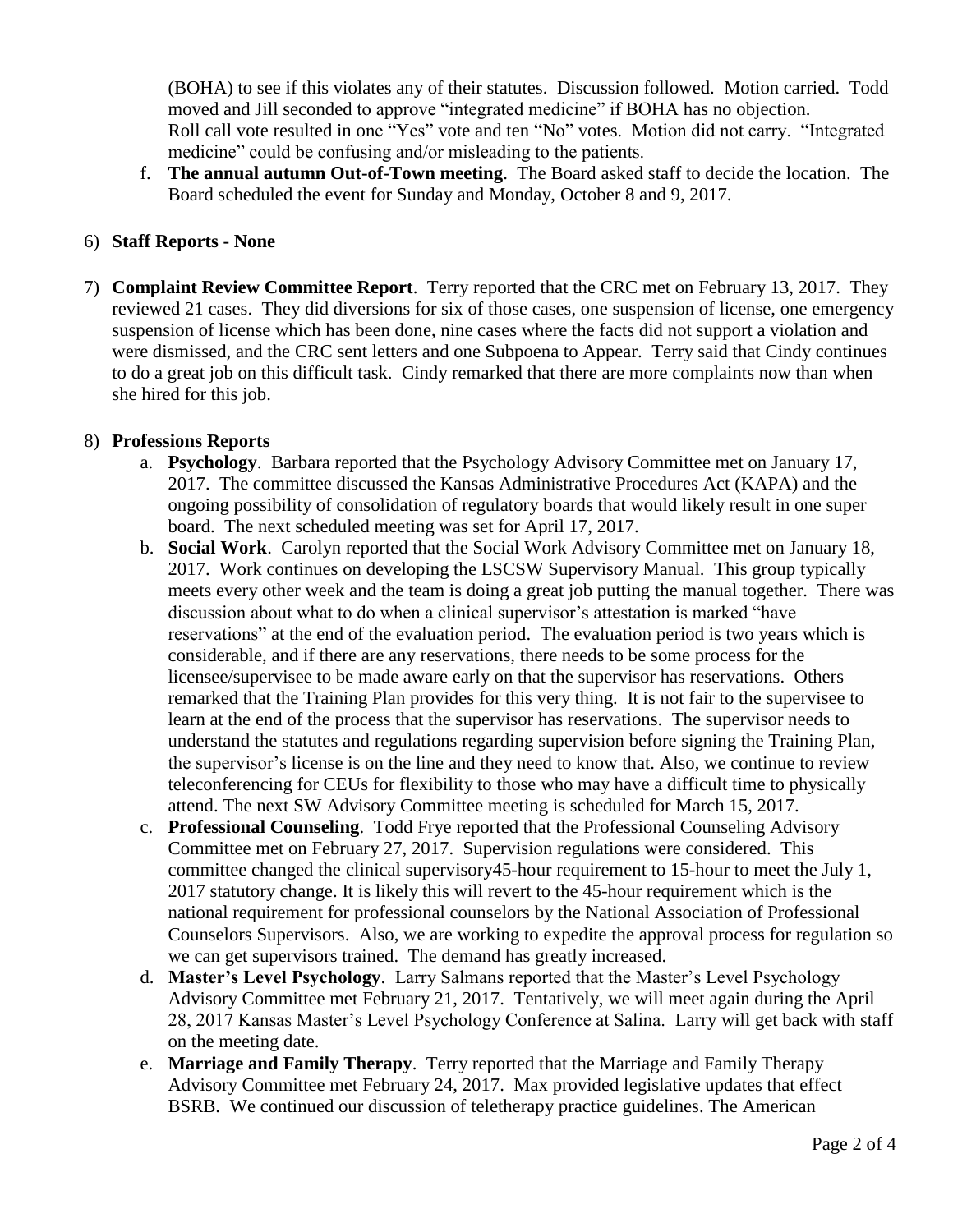Association for Marriage and Family Therapy Boards (AMFTRB) just distributed proposed guidelines for using teletherapy.

The committee also discussed a request from one of our licensees that it is very difficult to get an LMFT in Kansas, even if they completed an AMFT program that was all video conferencing. Leslie was asked to follow up and report back to the Board and LMFT Committee. Also, Terry was contacted by a licensee who asked if called after hours to provide emergency therapy, would that time count toward the required 4,000 hours. The consensus of the Board is if the licensee is called after hours to provide emergency therapy, that time would count. If a licensee is on-call and does not provide services, hours do not count toward the required 4,000 hours. This committee will meet on April 28, 2017 at 10 a.m.

- f. **Addiction Counseling**. Deb Stidham reported that the Addiction Counseling Advisory Committee met February 17, 2017. This group continues to work on the Continuing Education Guidance Document for addiction counselor renewals. The committee had discussion about potentially adding another member to the advisory committee. The committee asked staff to send a blanket correspondence that applications are being accepted to the Addiction Counseling Advisory Committee. Leslie remarked that Ashley is working on this item. There had been discussion regarding televideo clinical supervision at the September 2016 Retreat. Thus, some of the Addiction Counseling Committee members would like to make a presentation to the Board at the May 8, 2017 meeting.
- g. **Behavioral Analysis.** No report.

# 9) **Sub-Committee Reports**

- a. **Technology Committee**. Larry reported that this committee met February 21, 2017. There was discussion about how to properly dispose of the old I-Pads. The State's surplus policy was described by Leslie. No board action was required.
- b. **Document Review Committee**. This committee met on February 28, 2017. No report.

## 10) **Old Business**

- a. **Art Therapy Licensure Initiative**. Presentation was provided on the status of licensure in Kansas of art therapists by Cynthia Woodruff, CAE, Executive Director of American Art Therapy Association (AATA) of Washington, D.C. and Dr. Gaelynn P. Wolf Bordonaro, Director of Art Therapy of Emporia State University and member of Kansas Art Therapy Association (KATA). Both AATA and KATA desire to fit with BSRB to grant art therapy licenses and would like to be represented by BSRB. No action was asked of the BSRB.
- b. **HB 2149 and SB 197 – Expanding the Board**. These bills address the way Social Work and the BSRB integrate. The Kansas House Committee on Health and Human Services strongly urged the BSRB to seriously consider the proposal to increase the Social Work representation on the Board, have discussions which will allow Executive Director Max Foster to report back to the House Committee on Health and Human Services. Kathy Armstrong moved that the BSRB does not oppose adding one or two Social Work members to the Board. Further, the BSRB would like the opportunity to add this discussion to the agenda of the May 8, 2017 Board meeting which would allow BSRB time to have an in-depth discussion about of the structure of BSRB by stakeholders of all professions that BSRB regulates. Jill Craven seconded the motion. Motion carried.
- c. **All Clinical Supervision via Videoconferencing**. The Governor's Behavioral Health Services Planning Council (GBHSPC) has recommended that BSRB drop the distinction between face to face and video conferencing. GBHSPC recommended that Kansas follow Georgia's practice.